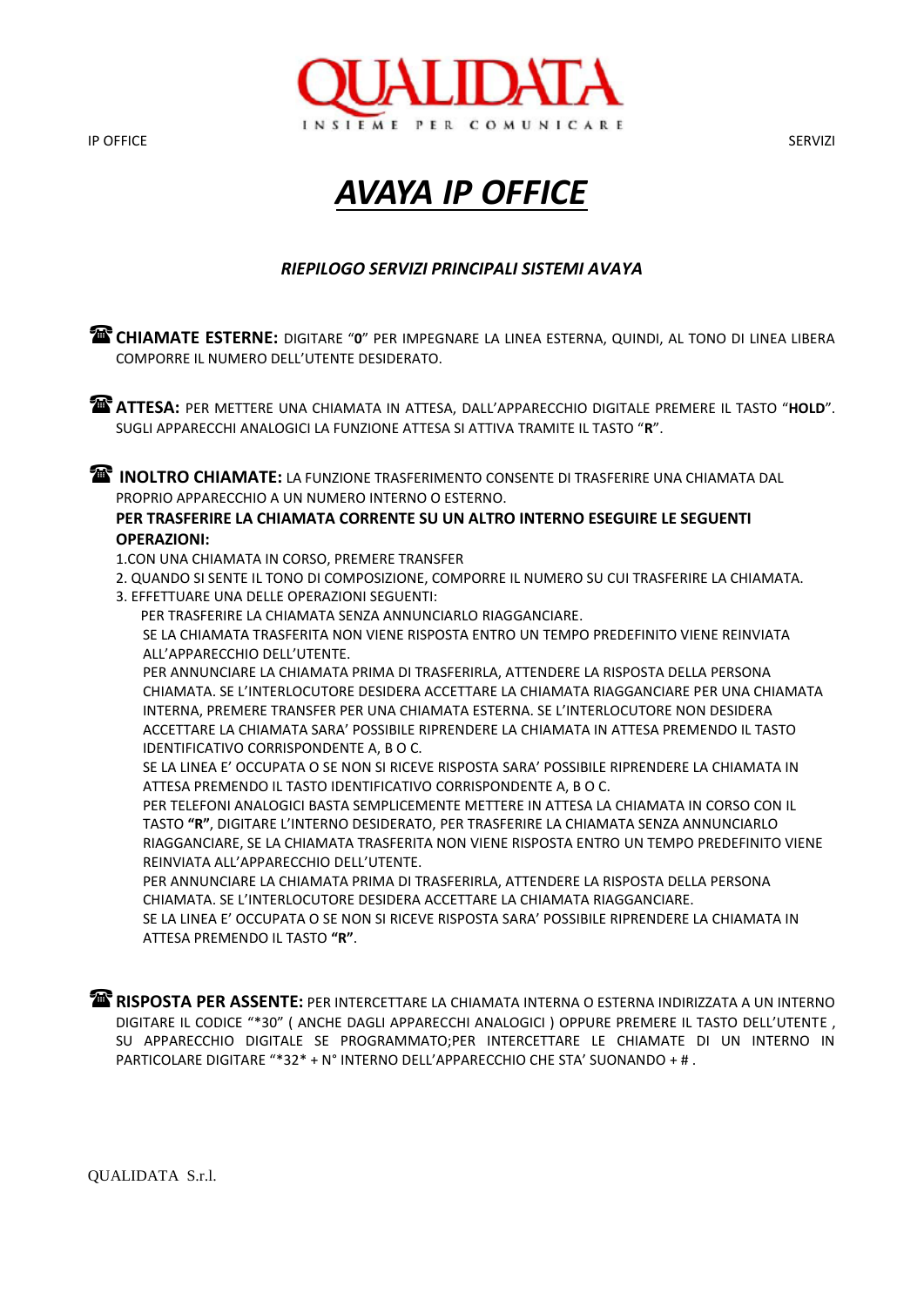

IP OFFICE SERVIZI

**DEVIAZIONE DELLE CHIAMATE:** PER IMPOSTARE IL NUMERO SU CUI DEVIARE LE PROPRIE CHIAMATE DIGITARE IL CODICE "**\*07\***" + NUMERO DELL'INTERNO SUL QUALE SI DESIDERA TRASFERIRE LE CHIAMATE + #, CONCLUDERE RIAGGANCIANDO DOPO AVER ATTESO IL "BIP-BIP" DI CONFERMA. ORA PER ATTIVARE LA DEVIAZIONE DIGITARE **"\*01"**, PER ELIMINARE LA DEVIAZIONE DIGITARE "**\*02".**

**RIPETIZIONE NUMERO:** PER RIPETERE L'ULTIMO NUMERO SELEZIONATO DALLA TASTIERA PREMERE IL TASTO "**REDIAL**" OPPURE "**RP**" DAGLI APPARECCHI ANALOGICI.

**CONFERENZA**: PER INSTAURARE UNA CONFERENZA TRA UNO O PIU' INTERNI QUINDI AGGIUNGERE UN INTERLOCUTORE A UNA CHIAMATA PROCEDERE IN QUESTO MODO

1. PREMERE IL TASTO "CONFERENCE".

2. COMPORRE IL NUMERO DELLA PERSONA DA INSERIRE NELLA CHIAMATA.

3.ATTENDERE LA RISPOSTA.

SE L'INTERLOCUTORE NON RISPONDE O NON DESIDERA PARTECIPARE ALLA CONFERENZA PERMERE IL TASTO " **DROP**".

SARA' POSSIBILE RIPRENDERE LA CHIAMATA IN ATTESA PREMENDO IL TASTO DI CHIAMATA.

4. PER AGGIUNGERE L'INTERLOCUTORE ALLA CHIAMATA, PREMERE NUOVAMENTE "**CONFERENCE**".

5. RIPETERE I PASSAGGI DA 1 A 4 PER OGNI INTERLOCUTORE DA INSERIRERE.

PER AGGIUNGERE UNA CHIAMATA IN ATTESA A UNA CHIAMATA ATTIVA:

- 1. PREMERE "CONFERENCE".
- 2. PREMERE IL TASTO DI CHIAMATA CORRISPONDENTE ALLA CHIAMATA IN ATTESA.
- 3. PREMERE NUOVAMENTE "CONFERENCE".

PER TELEFONI ANALOGICI BASTA SEMPLICEMENTE METTERE IN ATTESA LA CHIAMATA IN CORSO CON IL TASTO **"R"**, CHIAMARE IL SECONDO NUMERO DESIDERATO, METTERE IN ATTESA LA SECONDA CHIAMATA E DIGITARE IL CODICE **\*47**, A QUESTO PUNTO SI è IN TRE, PER AGGIUNGERE UN NUOVO UTENTE RIPETERE L'OPERAZIONE.

| RIEPILOGO CODICI UTILIZZATI |                                              |
|-----------------------------|----------------------------------------------|
| <b>CODICE</b>               | <b>FUNZIONE</b>                              |
| 0                           | Impegno linea esterna                        |
| <b>R</b> (solo analogico)   | Tasto attesa                                 |
| <b>REDIAL-RP</b>            | Ripetizione ultimo numero selezionato        |
| *30                         | Risposta per assente nel proprio gruppo      |
| $*32*+INT.H$                | Risposta per assente fuori da proprio gruppo |
| *07* NUM #                  | Impostazione numero deviazione               |
| *01                         | Deviazione attiva                            |
| *02                         | Deviazione disattiva                         |
| *47<br>IN AT A C  1         | Conferenza                                   |

QUALIDATA S.r.l.